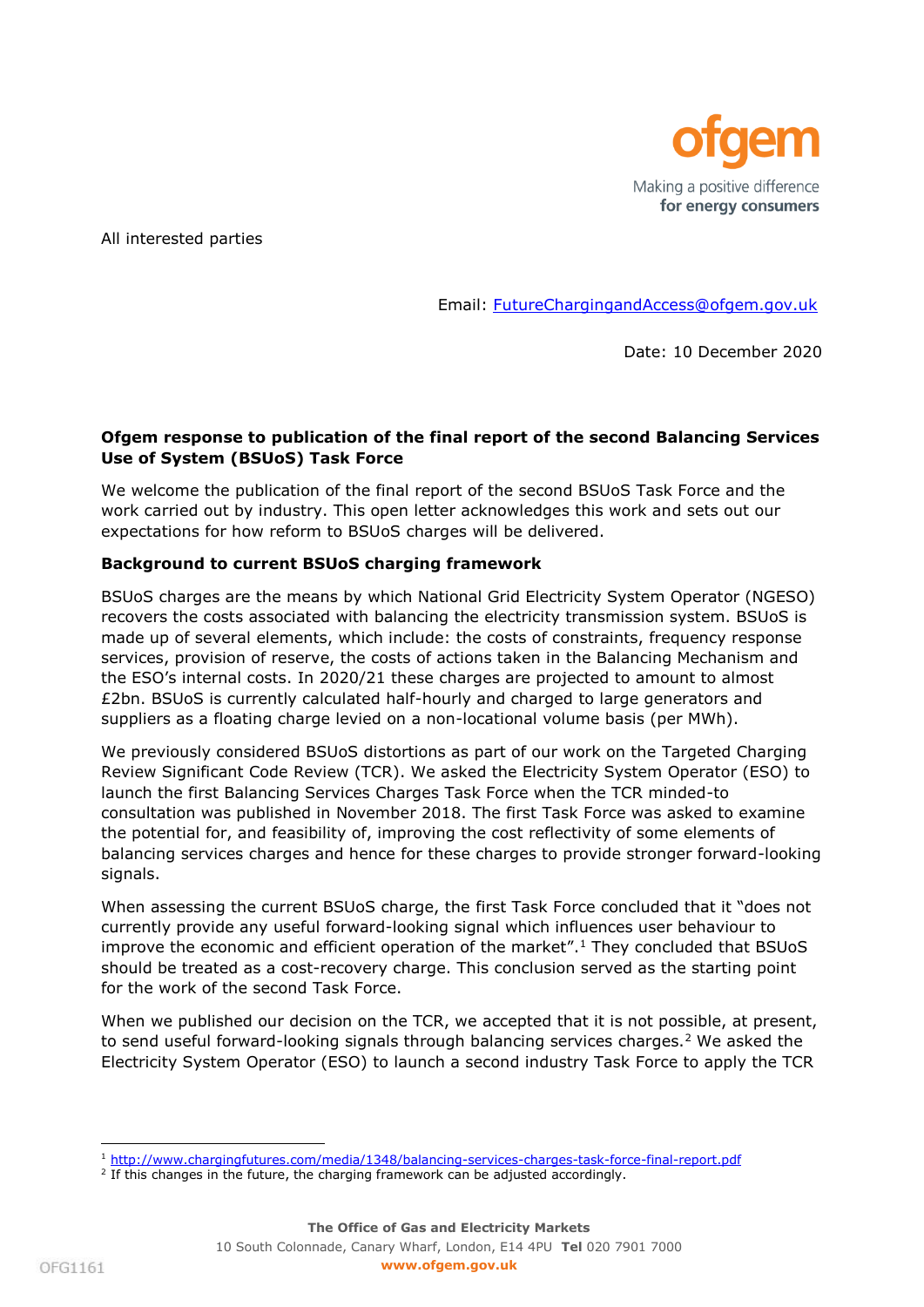principles to assess who should be liable for BSUoS charges and how these charges should be recovered.<sup>3</sup>

The BSUoS Task Force used qualitative analysis to consider how best to apply the Targeted Charging Review (TCR) Significant Code Review principles of:

- reducing harmful distortions,
- fairness, and
- practicality and proportionality.

At the end of September, the second BSUoS Task Force published their final report.<sup>4</sup> The key conclusions were that "Final Demand" should be liable for all BSUoS charges, and that these charges should be set in advance. The Task Force recommended that the total length of the fix and notice period should be around 14/15 months in length, and that BSUoS charges should be recovered on a volumetric basis.

Under the current framework, if charges are fixed for a period of time, this gives greater certainty to consumers and other market participants but exposes the ESO to cashflow/revenue risk. The ESO has expressed strong concerns regarding how fixed charges would represent an un-manageable risk. It has argued that it would only be able to take on this risk, if it were capped. We have a duty to have regard to financeability of the regulated companies, and would need to consider the ability of the ESO to take on this risk and the impacts on the ESO's overall regulatory framework, for example, any additional funding requirements before coming to a decision on how BSUoS charges should be levied.

The BSUoS Task Force have presented a good case that BSUoS should be recovered from final demand and on a flat volumetric basis. However, more work is needed to quantify the costs and benefits of reform.

For example, the Task Force did not quantify the costs, or other potential issues, related to the ESO holding risks related to BSUoS revenue collection. We intend to carry out this work in parallel with development of industry-led code modifications.

# **Deliverable 1 "who should be liable for BSUoS"**

On Deliverable 1, the Task Force recommend that "Final Demand" should be liable for all Balancing Services charges, subject to sufficient notice to industry prior to implementation. This is consistent with the position set out in our Targeted Charging Review decision letter, where we set out the rationale for residual network charges (which are cost-recovery charges), being paid by Final Demand consumers.<sup>5</sup>

In our work on the TCR, we defined Final Demand as being "electricity which is consumed other than for the purpose of generation or export onto the electricity network".<sup>6</sup> Since then, a more detailed definition of Final Demand has been developed through work on the CUSC and DCUSA modifications CMP334 and DCP359<sup>7</sup> .

The key reasons behind the Task Force's conclusions on who should be liable for BSUoS are that:

<sup>6</sup> See page 55 in the TCR decision documents [https://www.ofgem.gov.uk/system/files/docs/2019/12/full\\_decision\\_doc\\_updated.pdf](https://www.ofgem.gov.uk/system/files/docs/2019/12/full_decision_doc_updated.pdf)

10 South Colonnade, Canary Wharf, London, E14 4PU **Tel** 020 7901 7000

<sup>&</sup>lt;sup>2</sup><br>3

[https://www.ofgem.gov.uk/system/files/docs/2019/11/open\\_letter\\_on\\_the\\_balancing\\_services\\_charges\\_taskforce](https://www.ofgem.gov.uk/system/files/docs/2019/11/open_letter_on_the_balancing_services_charges_taskforce.pdf) [.pdf](https://www.ofgem.gov.uk/system/files/docs/2019/11/open_letter_on_the_balancing_services_charges_taskforce.pdf)

<sup>4</sup> <http://www.chargingfutures.com/media/1477/second-balancing-services-charges-task-force-final-report.pdf>

<sup>&</sup>lt;sup>5</sup> See page 105 in TCR decision document

[https://www.ofgem.gov.uk/system/files/docs/2019/12/full\\_decision\\_doc\\_updated.pdf](https://www.ofgem.gov.uk/system/files/docs/2019/12/full_decision_doc_updated.pdf)

<sup>7</sup> [https://www.ofgem.gov.uk/system/files/docs/2020/09/dcp359\\_d.pdf](https://www.ofgem.gov.uk/system/files/docs/2020/09/dcp359_d.pdf)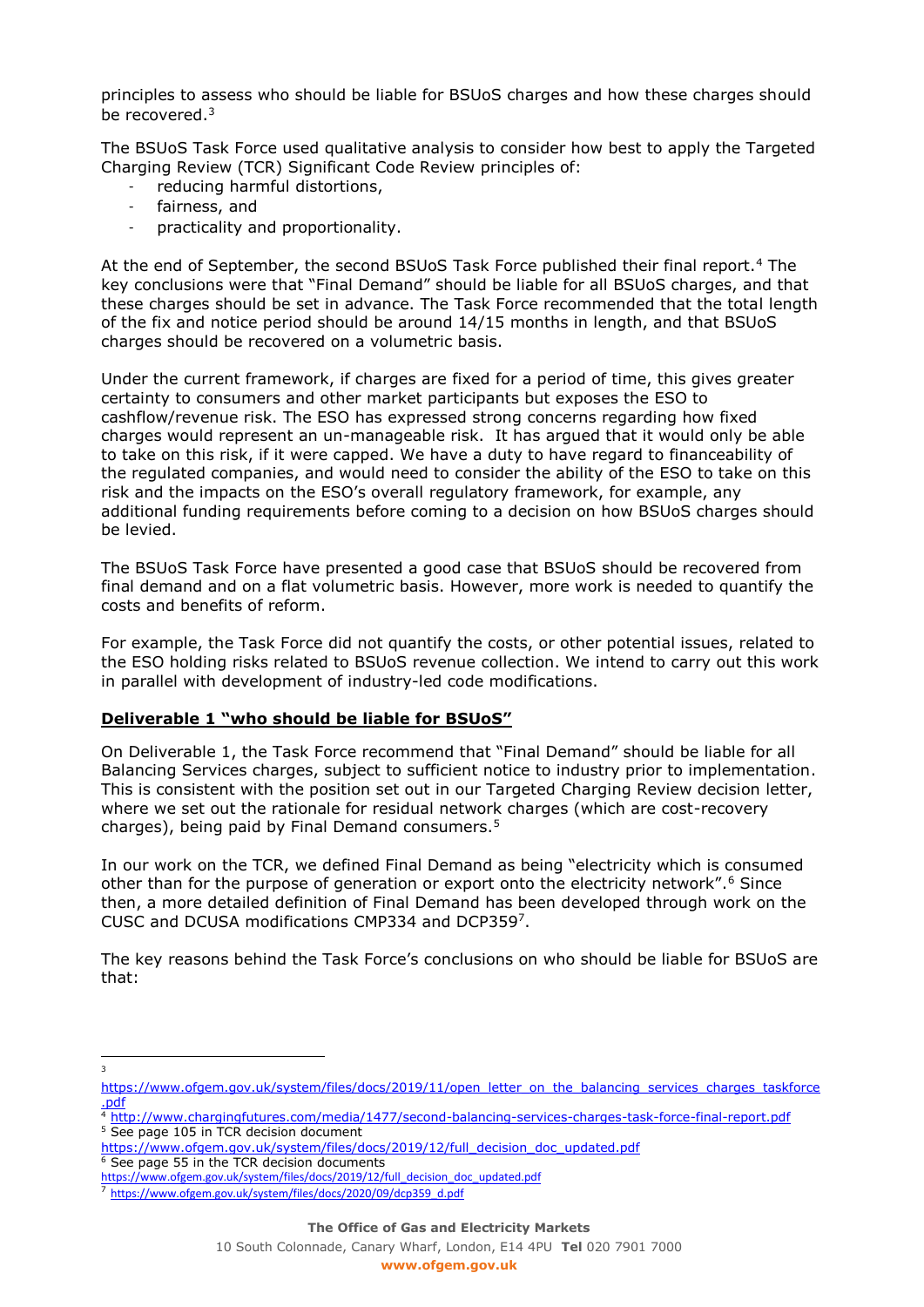- 1. Levying BSUoS charges onto Final Demand only will mitigate the existing distortions between GB transmission connected generators who are currently liable for BSUoS charges and interconnected and distributed generation who are not.
- 2. Expanding the charge base to include distributed generation would create a new distortion boundary between behind-the-meter generation and network connected generation and have a negative impact on the business case of new distributed and community generation which is overwhelmingly renewable or low carbon.
- 3. The first Task Force concluded that BSUoS should be a cost recovery charge, the addition of BSUoS related risk premia and transaction costs into both wholesale and retail prices is an inefficient method of cost recovery.

The effects of reform to BSUoS charges are complex, while in principle we agree with the TF recommendations, we will require further quantitative analysis to inform a final decision on any modifications to the charging arrangements. This may require whole systems modelling, which we intend to undertake in early 2021. Any reports prepared by independent consultants will be published and may aid development of solutions through industry-led work groups.

### **Our previous assessment – CMP201**

It is not the first time we have considered this issue - CMP201 was a CUSC modification, initially raised in 2011, which sought to move Balancing Services Charges wholly onto final demand.<sup>8</sup> In our 2014 decision to reject CMP201, we stated that "we support the fundamental economic principle that increasing competition should lead to lower wholesale prices in the long run" however we were "concerned that at this time the potential benefits this would bring would not be material enough to offset the potential costs to consumers from implementing the modification". There have been many changes since CMP201 came to us for decision.

### **Decarbonising at lowest cost**

ł

The Task Force concluded that a move to recovery of BSUoS from Final Demand would result in a reduction in imports over interconnectors, which for the purposes of GB carbon accounting are treated as zero-carbon. This means that levying BSUoS charges on final demand only, resulting in the displacement of some interconnector import by domestic transmission connected generation, may be treated as a more carbon intensive outcome, should those imports be replaced by fossil fuel generation.

The Task Force argued that in reality the impact would be carbon neutral and the apparent impact is an outcome of carbon accounting rules. They argued that the marginal plant in connected countries is a similar carbon intensity to that in the UK.

Our decision on potential solutions put forward through the code modification process will consider the expected impacts of this reform on carbon emissions. We will assess effects against "net zero" targets and consider also how this fits with our approach to decarbonisation at least cost and the wider potential benefits of these reforms.

### **Our view as to who should be liable for BSUoS charges**

The current BSUoS charging arrangements mean that, generation that is embedded has an advantage over large generators in Great Britain in that they do not face BSUoS charges. We appreciate that in principle, this harms competition and pushes up costs for end

<sup>8</sup> [https://www.nationalgrideso.com/industry-information/codes/connection-and-use-system-code](https://www.nationalgrideso.com/industry-information/codes/connection-and-use-system-code-cuscold/modifications/cmp201-removal)[cuscold/modifications/cmp201-removal](https://www.nationalgrideso.com/industry-information/codes/connection-and-use-system-code-cuscold/modifications/cmp201-removal)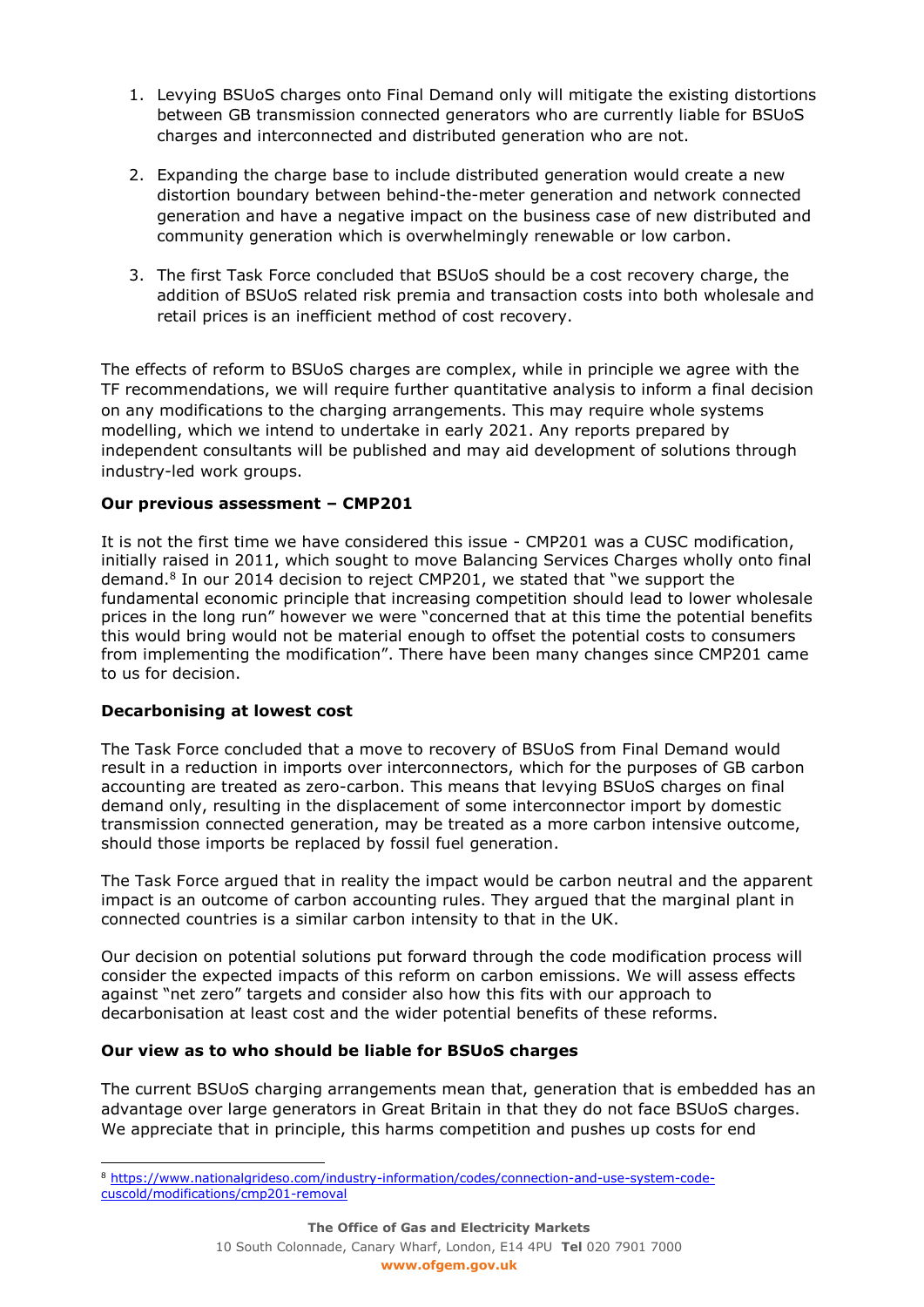consumers and we agree with the Task Force's recommendation that BSUoS should be recovered from Final Demand only.

Implementing the Task Force recommendations could impact both positively and negatively on different network users, depending on their business model. Although we recognise this, we note that these charges were not intended as a policy support mechanism to incentivise certain types of generation. If additional measures to reduce carbon emissions from the GB power sector are warranted, delivering this through targeted policy measures would be a more efficient approach. The Task Force have recommended implementation two years following our response to their final report. Based on the information available at this time, our view is that April 2023 would be an appropriate target for this element of the reform.

### **Deliverable 2 – how BSUoS charges should be levied**

### **The Task Force recommendation**

On Deliverable 2, the Task Force have concluded that a volumetric fixed BSUoS charge would deliver overall industry benefit, and that the total length of the fix and notice period should be around 14/15 months in length.

We have acknowledged that it is not currently feasible to charge any of the elements of the BSUoS charge in a way that will positively influence behaviour and so reduce overall costs to end consumers. The current floating charge can send unhelpful signals and we accepted urgent code modifications to defer BSUoS costs over summer 2020, these highlighted the need for an enduring solution.<sup>9</sup>

The Task Force agreed that reforms to BSUoS charges should aim to reduce both uncertainty and industry financing costs. The key reasons for this are as follows:

- Businesses struggle with uncertainty as it adds to costs and makes it more difficult to plan. A known charge can be factored into pricing plans accurately and does not attract risk premia as the payee has confidence that the charge will not change.
- Minimising industry financing costs should reduce costs to consumers as the financing costs won't be passed through prices and tariffs.

The consensus amongst Task Force members was that a 6-month fixed period was the minimum required for suppliers to begin to unlock the benefits associated with increased certainty. They also argued that the ESO should be able to manage BSUoS risk more cheaply compared with suppliers or customers because the ESO could be given the regulatory authority to recover cash-flow shortfalls from suppliers, but suppliers and customers would have to absorb unexpected BSUoS costs.

The Task Force took the view that the ESO should be able to borrow money to cover payments to service providers if a fixed balancing services charge did not cover the costs incurred in a given period. The ESO would be able to fully recover any financing costs incurred.

There was extensive debate at the Task Force as to whether the charge should be similar to the TCR residual methodology (i.e. £/site, based on size) or volumetric (i.e. £/MWh). The Task Force discussions are laid out in a table in the body of the report which shows assessment of each approach against the TCR principles. Ultimately, the distributional impacts of a banded charge and the complexity it introduces led The Task Force to agree by majority that the most appropriate way of recovering the charge is through a volumetric  $(E/MWh)$  charge. The Task Force noted that this is particularly relevant for a charge that is recovering costs related to an energy service.

### **Our previous assessment – CMP250**

ł

<sup>&</sup>lt;sup>9</sup> CMP345 and CMP350: [https://www.ofgem.gov.uk/system/files/docs/2020/08/cmp350\\_decision\\_letter\\_0\\_0.pdf](https://www.ofgem.gov.uk/system/files/docs/2020/08/cmp350_decision_letter_0_0.pdf)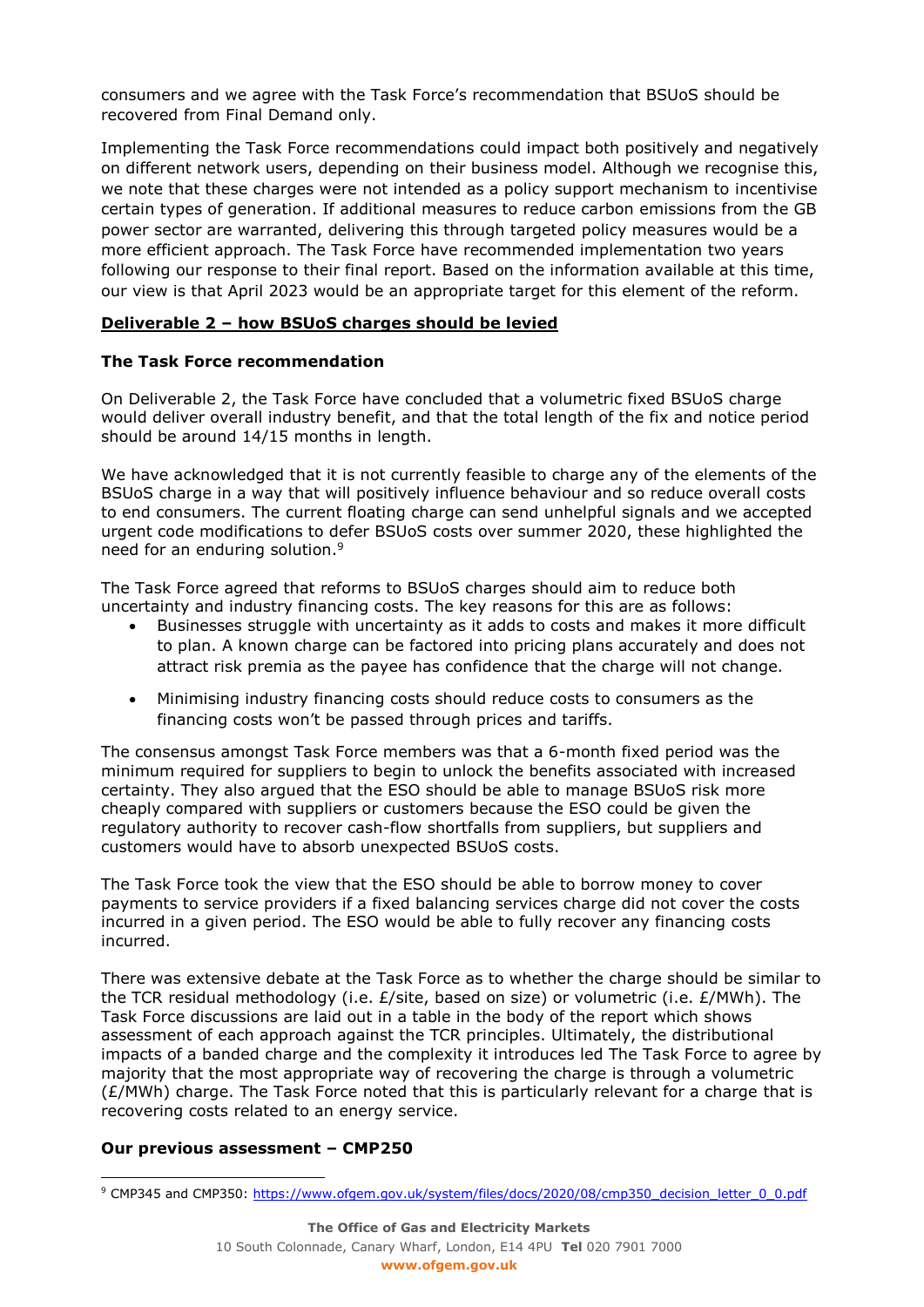CMP250 was a CUSC modification, which sought to fix the value of BSUoS for a period of time, with a notice period in advance of this. The original proposal sought to fix the BSUoS price for 12 months with a 12-month notice period. The CMP250 Workgroup agreed to support four alternative modification proposals, which all proposed a fixed BSUoS price but with varying fixed and notice periods. A majority of the CUSC Panel considered that CMP250 would better facilitate the relevant charging objectives and should be implemented. However, we rejected CMP250 as we did not consider that the evidence provided in the final modification report was sufficient to allow us to determine whether the solutions presented would have had a positive or negative impact on the relevant charging objectives. With regard to enabling competition, we were not satisfied that a case has been made that the proposed changes facilitate more effective competition leading to lower costs to consumers. This was before the findings of the first BSUoS Task Force, that BSUoS should be treated as a cost recovery charge and the further analysis carried out by the second Task Force.

Under the current BSUoS charging framework financing costs to parties are passed through to end consumers. Setting BSUoS charges in advance would reduce uncertainty for suppliers helping them to maintain financial stability. Reductions in risk premia for market participants will be passed on to consumers where markets are competitive as will other savings, such as reduced forecasting costs.

Changes to BSUoS would flow through automatically under our current Energy Price Cap. The allowance in the cap for BSUoS charges would increase (reflecting the cost increase for suppliers), but this should be largely offset by a decrease in the wholesale cost allowance. The overall effect should therefore be largely neutral. However, we might need to consider any transitional impacts of moving from our current approach (recovering BSUoS charges in arrears) to passing through a fixed charge.

Setting BSUoS charges in advance and so making BSUoS into a non-floating charge will eliminate perverse price signals to demand to turn down when demand is low on the system and/or when renewable output is high – in principle this will lead to efficiencies that support decarbonisation at least cost.

### **Our view as to how BSUoS charges should be levied**

We accept that there are clear advantages to charging BSUoS in a more predictable way. We also agree that, in principle, setting BSUoS in advance would reduce both uncertainty and industry financing costs. More work is needed to understand the wider costs of setting BSUoS in advance and on the best way to deliver this and to manage the risk of BSUoS charges as the energy system evolves.

We accept the Task Force recommendation in principle that BSUoS charges should be recovered on a flat volumetric basis (on the basis of  $E/MWh$ ), subject to a formal impact assessment. While volumetric charges encourage potentially out-of-merit on site generation, charging bands can also create distortionary incentives in the form of boundaries. We also agree that, in principle, a volumetric charge reflects BSUoS as a cost of flowing electricity (which is different to the fixed nature of transmission & distribution network residual charges). As set out in our work on the Targeted Charging Review, all cost recovery charges are to some extent distortionary. The combination of volumetric BSUoS charges with banded fixed residual charges may be beneficial in terms of limiting avoidance and effectively serving as a form of hybrid cost-recovery charge.

The TF proposed the notice period of the first fixed charge be included within the two-year notice of implementation. We are aware that consumers may benefit from earlier implementation of this part of the reform and are prepared to consider such proposals. But we will need to consider any changes alongside our assessment of the overall benefits of